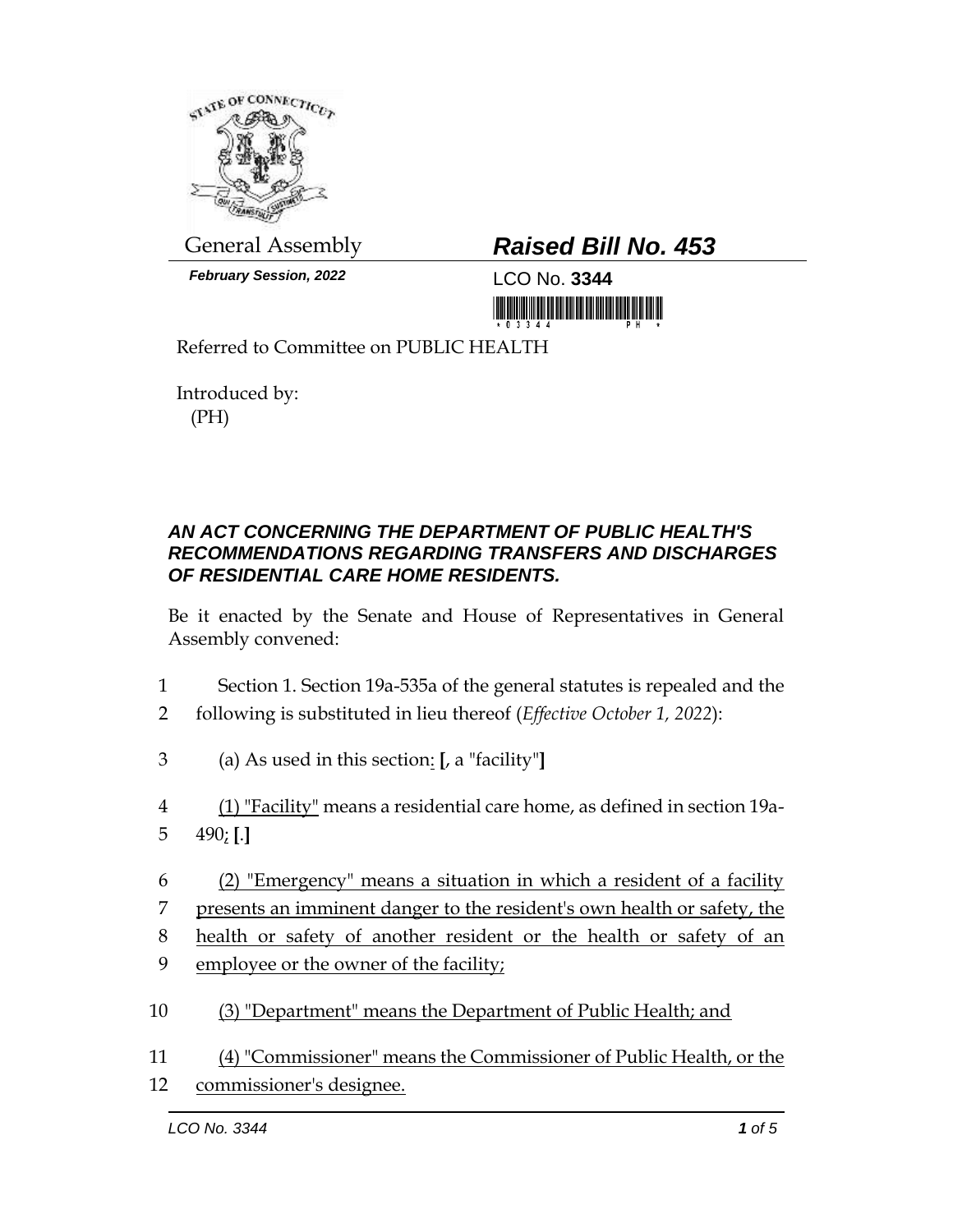(b) A facility shall not transfer or discharge a resident from the facility unless (1) the transfer or discharge is necessary to meet the resident's welfare and the resident's welfare cannot be met in the facility, (2) the transfer or discharge is appropriate because the resident's health has improved sufficiently so the resident no longer needs the services provided by the facility, (3) the health or safety of individuals in the facility is endangered, (4) the resident has failed, after reasonable and appropriate notice, to pay for a stay or a requested service **[**,**]** at the 21 facility, or (5) the facility ceases to operate. In the case of an involuntary 22 transfer or discharge, the facility shall provide written notice to the resident and, if known, **[**his**]** the resident's legally liable relative, guardian or conservator **[**shall be given a thirty-day written notification which includes**]** not less than thirty days prior to the proposed transfer or discharge date, except when the facility has requested an immediate transfer or discharge in accordance with subsection (e) of this section. Such notice shall include the reason for the transfer or discharge, **[**and notice of**]** the effective date of the transfer or discharge, the right of the resident to appeal a transfer or discharge by the facility pursuant to subsection (d) of this section and the resident's right to represent himself or herself or be represented by legal counsel. Such notice shall be in a form and manner prescribed by the commissioner, as modified from 34 time to time, and shall include the name, mailing address and telephone number of the State Long-Term Care Ombudsman and be sent by facsimile or electronic communication to the Office of the Long-Term 37 Care Ombudsman on the same day as the notice is given to the resident. 38 If the facility knows the resident has, or the facility alleges that the resident has, a mental illness or an intellectual disability, the notice shall also include the name, mailing address and telephone number of the 41 entity designated by the Governor in accordance with section 46a-10b to 42 serve as the Connecticut protection and advocacy system. No resident shall be involuntarily transferred or discharged from a facility if such transfer or discharge presents imminent danger of death to the resident. (c) The facility shall be responsible for assisting the resident in finding

**[**appropriate placement**]** an alternative residence. A discharge plan,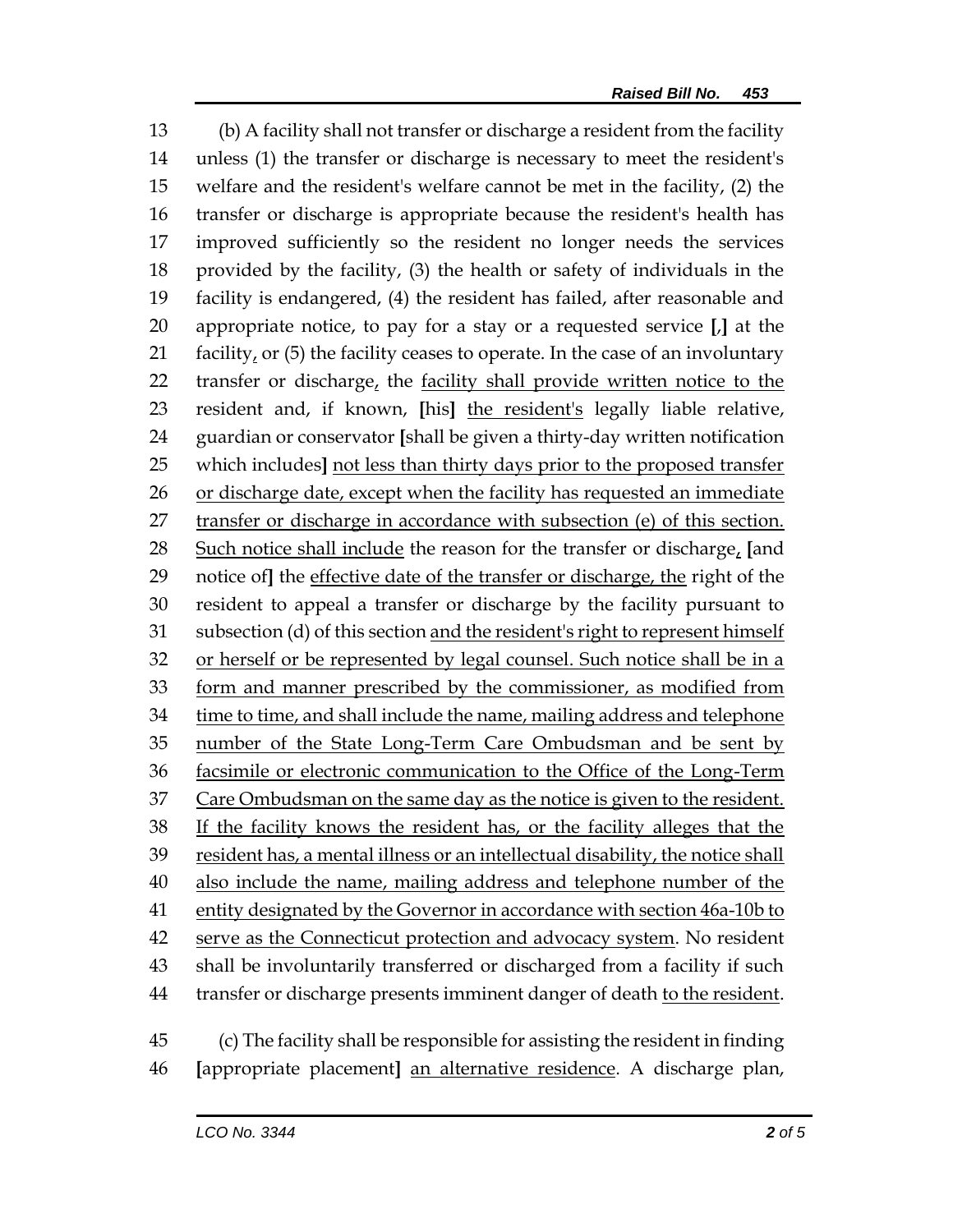prepared by the facility, **[**which indicates**]** in a form and manner prescribed by the commissioner, as modified from time to time, shall include the resident's individual needs and shall **[**accompany the patient**]** be submitted to the resident not later than seven days after the notice of transfer or discharge is issued to the resident. The facility shall submit the discharge plan to the commissioner at or before the hearing held pursuant to subsection (d) of this section.

 (d) (1) **[**For transfers or discharges effected on or after October 1, 1989, a**]** A resident or **[**his**]** the resident's legally liable relative, guardian or conservator who has been notified by a facility, pursuant to subsection (b) of this section, that **[**he**]** the resident will be transferred or discharged from the facility may appeal such transfer or discharge to the Commissioner of Public Health by filing a request for a hearing with the commissioner **[**within**]** not later than ten days **[**of**]** after the receipt of such notice. Upon receipt of any such request, the commissioner **[**or his designee**]** shall hold a hearing to determine whether the transfer or discharge is being effected in accordance with this section. Such a hearing shall be held **[**within**]** not later than seven business days **[**of**]** after the receipt of such request. **[**and a determination made by the**]** The commissioner **[**or his designee within**]** shall issue a decision not later than twenty days **[**of the termination of**]** after the closing of the hearing 68 record. The hearing shall be conducted in accordance with chapter 54.

 **[**(2) In an emergency the facility may request that the commissioner make a determination as to the need for an immediate transfer or discharge of a resident. Before making such a determination, the commissioner shall notify the resident and, if known, his legally liable relative, guardian or conservator. The commissioner shall issue such a determination no later than seven days after receipt of the request for such determination. If, as a result of such a request, the commissioner or his designee determines that a failure to effect an immediate transfer or discharge would endanger the health, safety or welfare of the resident or other residents, the commissioner or his designee shall order the immediate transfer or discharge of the resident from the facility. A hearing shall be held in accordance with the requirements of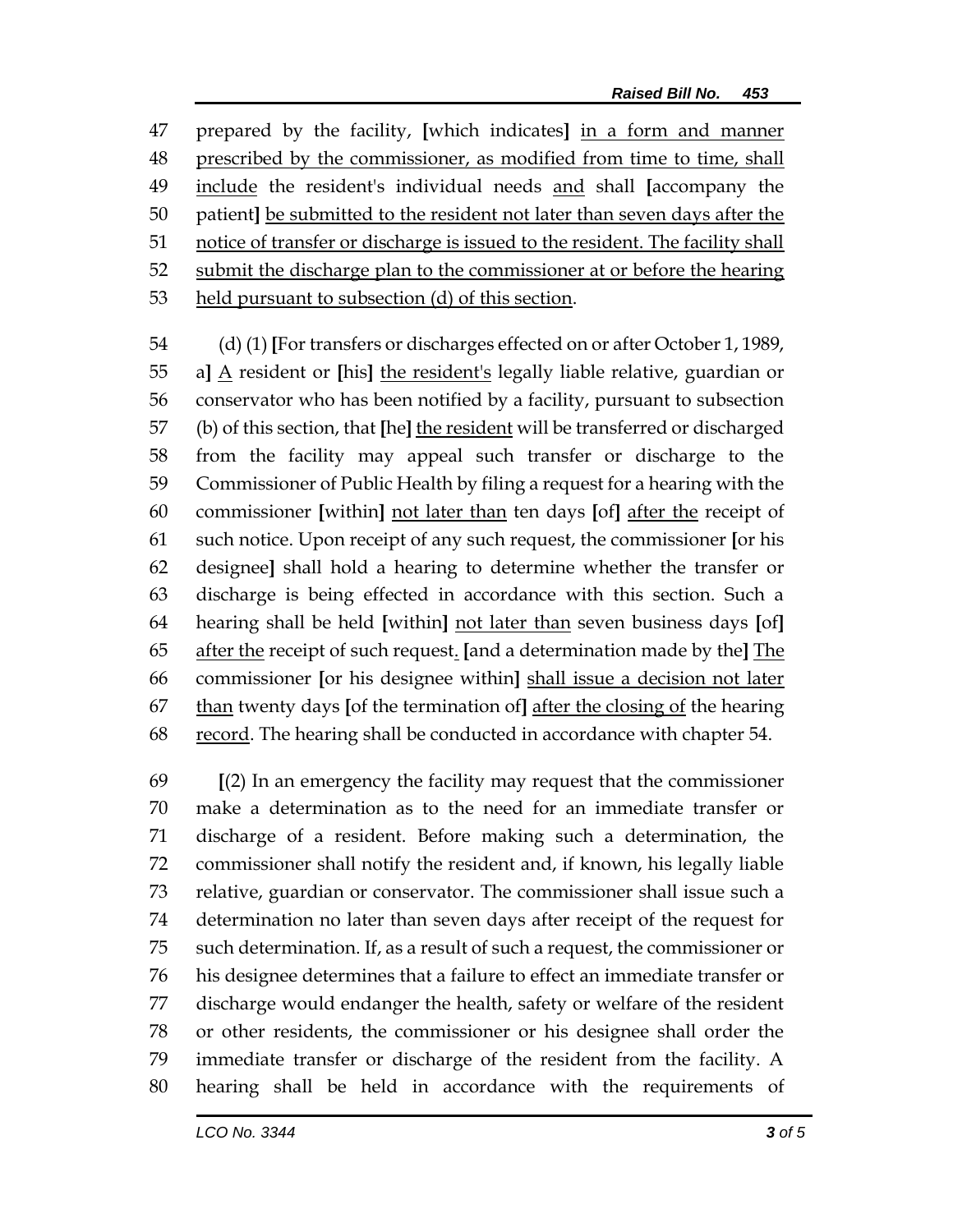subdivision (1) of this subsection within seven business days of the issuance of any determination issued pursuant to this subdivision.

 (3) Any involuntary transfer or discharge shall be stayed pending a determination by the commissioner or his designee. Notwithstanding any provision of the general statutes, the determination of the commissioner or his designee after a hearing shall be final and binding upon all parties and not subject to any further appeal.**]**

 (2) Any involuntary transfer or discharge that is appealed under this subsection shall be stayed pending a final determination by the commissioner.

 (3) The commissioner shall send a copy of the decision regarding a transfer or discharge to the facility, the resident and the resident's legal guardian, conservator or other authorized representative, if known, or the resident's legally liable relative or other responsible party, and the State Long-Term Care Ombudsman.

 (e) (1) In the case of an emergency, the facility may request that the commissioner make a determination as to the need for an immediate transfer or discharge of a resident by submitting a sworn affidavit 99 attesting to the basis for the emergency transfer or discharge. The facility shall provide a copy of the request for an immediate transfer or discharge to the resident and the notice described in subsection (b) of this section. After receipt of such request, the commissioner may issue an order for the immediate temporary transfer or discharge of the resident from the facility. The temporary order shall remain in place until a final decision is issued by the commissioner, unless earlier rescinded. The commissioner shall issue the determination as to the need for an immediate transfer or discharge of a resident not later than seven days after receipt of the request from the facility. A hearing shall be held not later than seven business days after the date on which a determination is issued pursuant to this section. The commissioner shall issue a decision not later than twenty days after the date on which the 112 hearing record is closed. The hearing shall be conducted in accordance